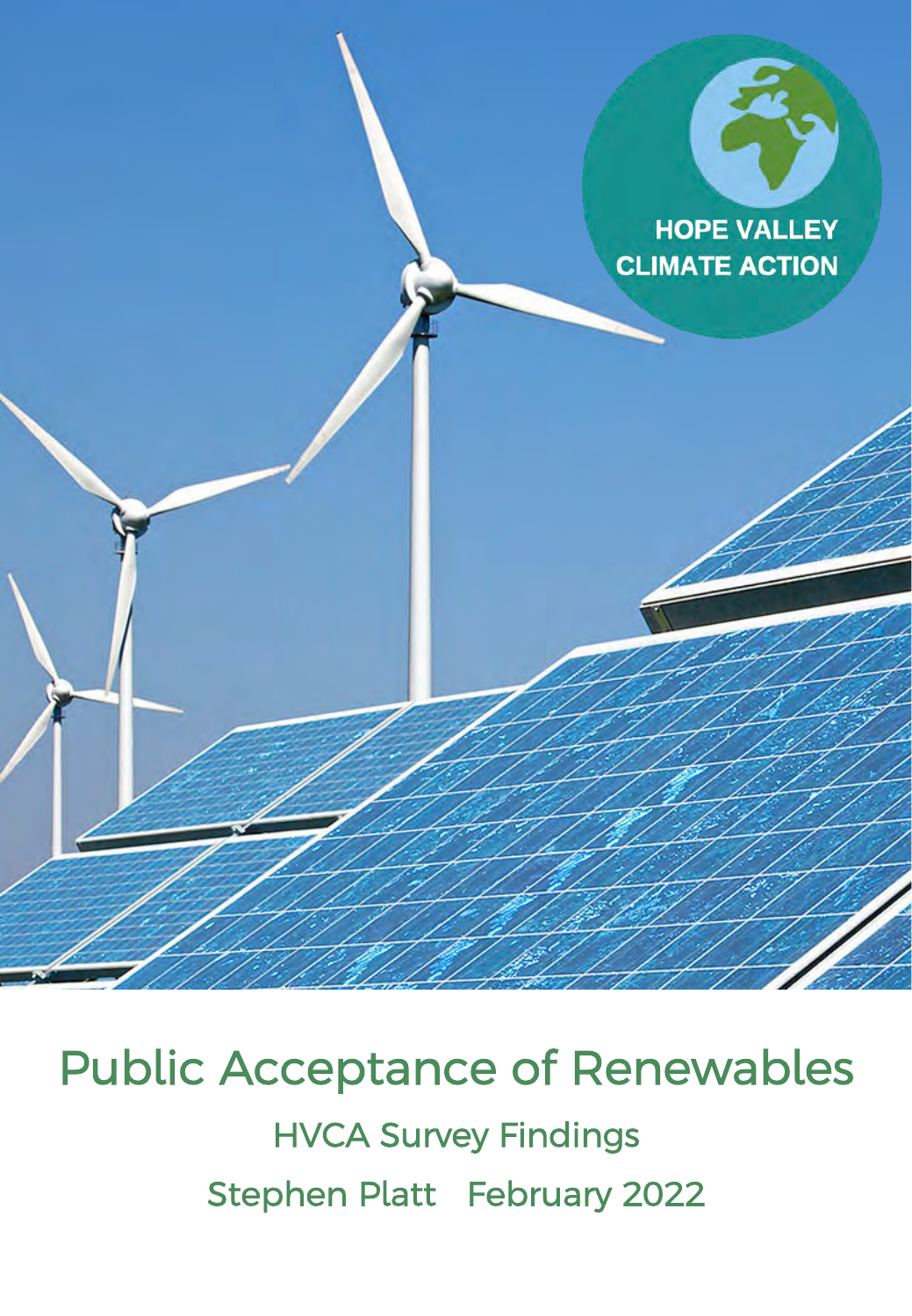### Summary

- 1 A big thank you to the many people who completed the survey. 675 people responded. 61% live in Hope Valley, 16% elsewhere in the Peak and 22% are visitors. 50% are members of a climate group or are HVCA supporters; 50% are neither.
- 2 Over half of all respondents (61%) are prepared to consider large-scale renewables in the Peak Park. 26% might consider them and 13% said they were not prepared to consider them.
- 3 There was no significant difference in opinion by age or according to where people live. This means that the 400 residents of Hope Valley and the 270 odd visitors surveyed have the same range of concerns about climate change and opinions about renewables.
- 4 However, there was a clear difference of opinion between climate group members and those who are not. 70% of members a climate group or supporters of HVCA are prepared to consider renewables and 8% are not. This compares with 52% of non-members who are prepared to consider renewables and 19% who are not.
- 5 The percentage of respondents that like, or like a lot, each option was:

Roof Solar: domestic roof solar 89%, non-domestic solar 90% Solar Arrays: ground-based solar 67%, floating solar 66%

The majority of respondents are in favour of solar generation in Hope Valley. Solar on nondomestic roofs of schools, factories, shops, churches and farm buildings was liked by 90%.

Single Wind Turbines: small turbine 68%, large turbine 59% Multiple (5) Wind Turbines: 46%

- 6 There was no statistical difference in preference for different options by age or where people live. However, members of climate groups are significantly more in favour of all large scale renewables in Hope Valley (solar arrays and large wind turbines) than those who are not. For example, 70% of members of climate groups like single large wind turbines compared to 55% of respondents who like them who are not members of a climate group.
- 7 93% of respondents are concerned or very concerned about climate change. 96% of members of climate groups are concerned or very concerned about climate change compared with 88% of people who are not.
- 8 When considering proposals for renewable installations in Hope Valley, 66% see reducing carbon emissions as very important and 25% see it as important.
- 9 34% believe that their home is already well insulated and 51% are interested in improving insulation. Of those whose homes are not well insulated, 61% would seriously consider insulating their homes at a cost of £10-20k if a grant covered 50% of the cost.  $90\%$  of respondents would seriously consider it if the grant was 75% of the cost. It is clear from the survey results that financial support from the government has the potential to dramatically increase the number of insulated homes in the UK.
- 10 50% of respondents are strongly in favour and 26% are in favour in principle of large scale renewables in Hope Valley being owned and managed by a Community Benefit Society.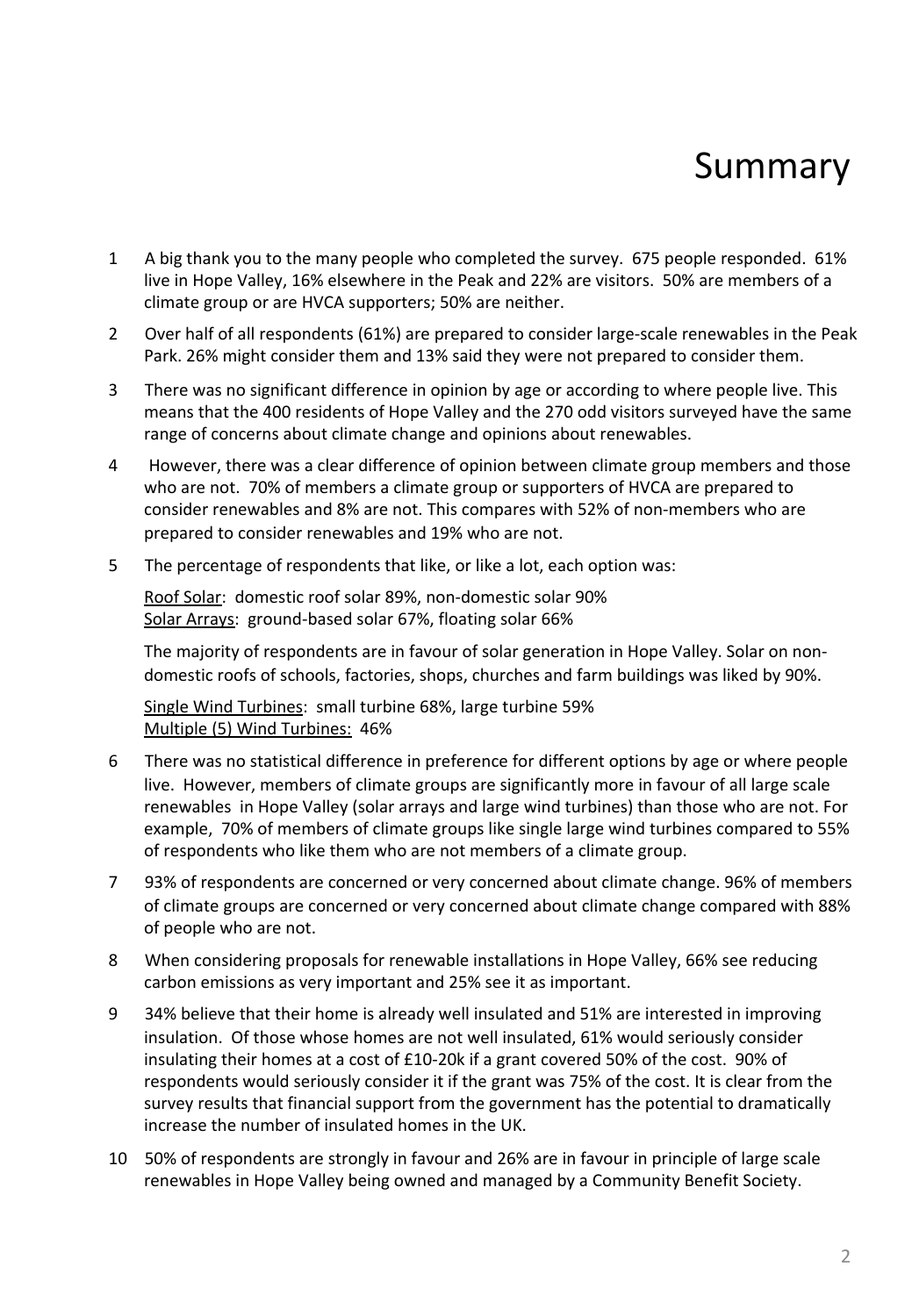### Respondents



675 people responded. 61% live in Hope Valley (409), 16% elsewhere in the Peak (115) and 22% are visitors (148).

50% are members of a climate action group or are HVCA supporters; 50% are neither.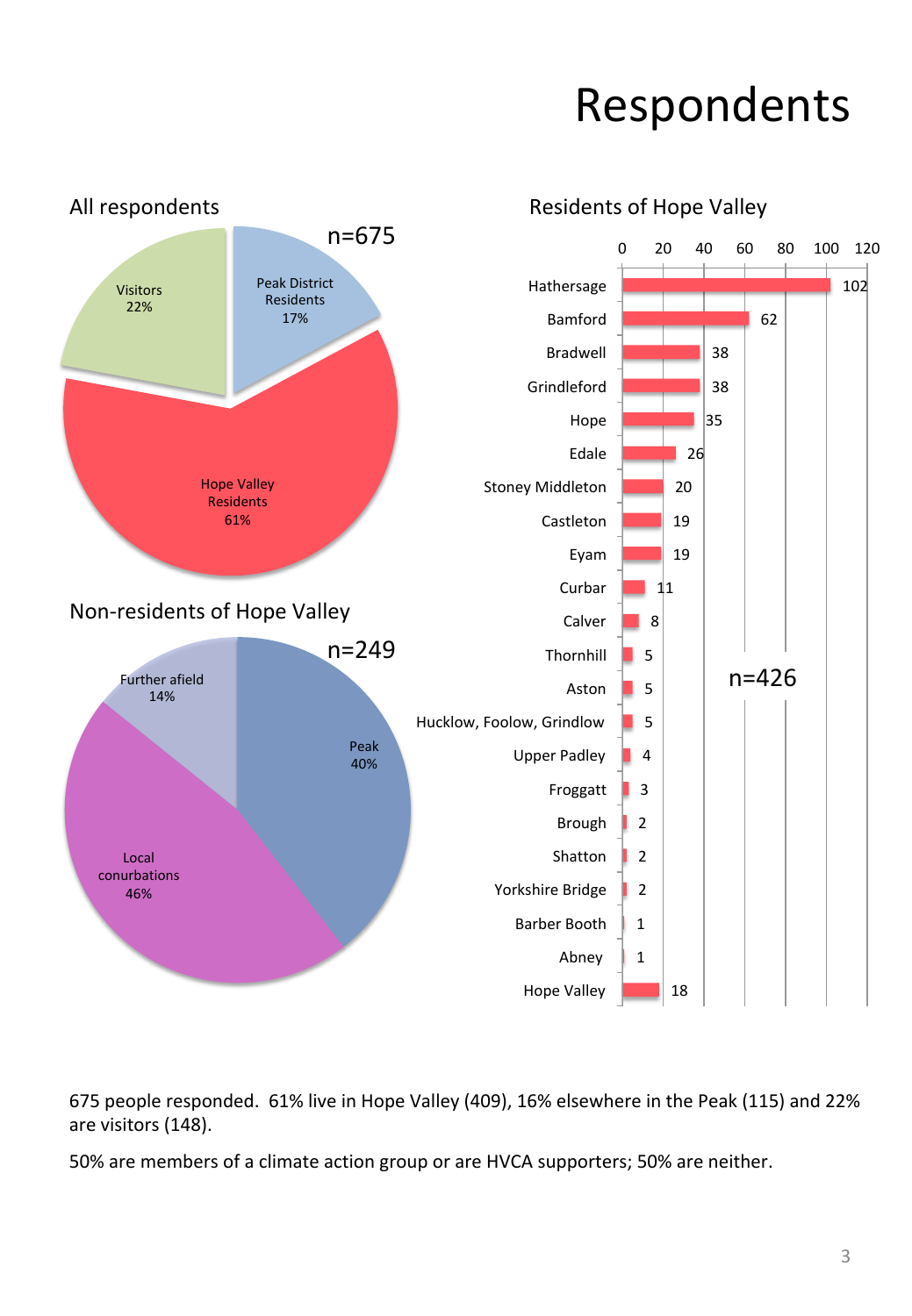# Respondents



A quarter of respondents (23%) were less than 50 and 21% were over 70, the majority (56%) were aged 50-70. This doesn't necessarily indicate that younger people are less interested, rather it suggests that we were less successful in reaching younger people.

Half of all respondents are either a member of a climate group or a supporter of HVCA (ie they have signed up to receive our newsletter). Half are neither.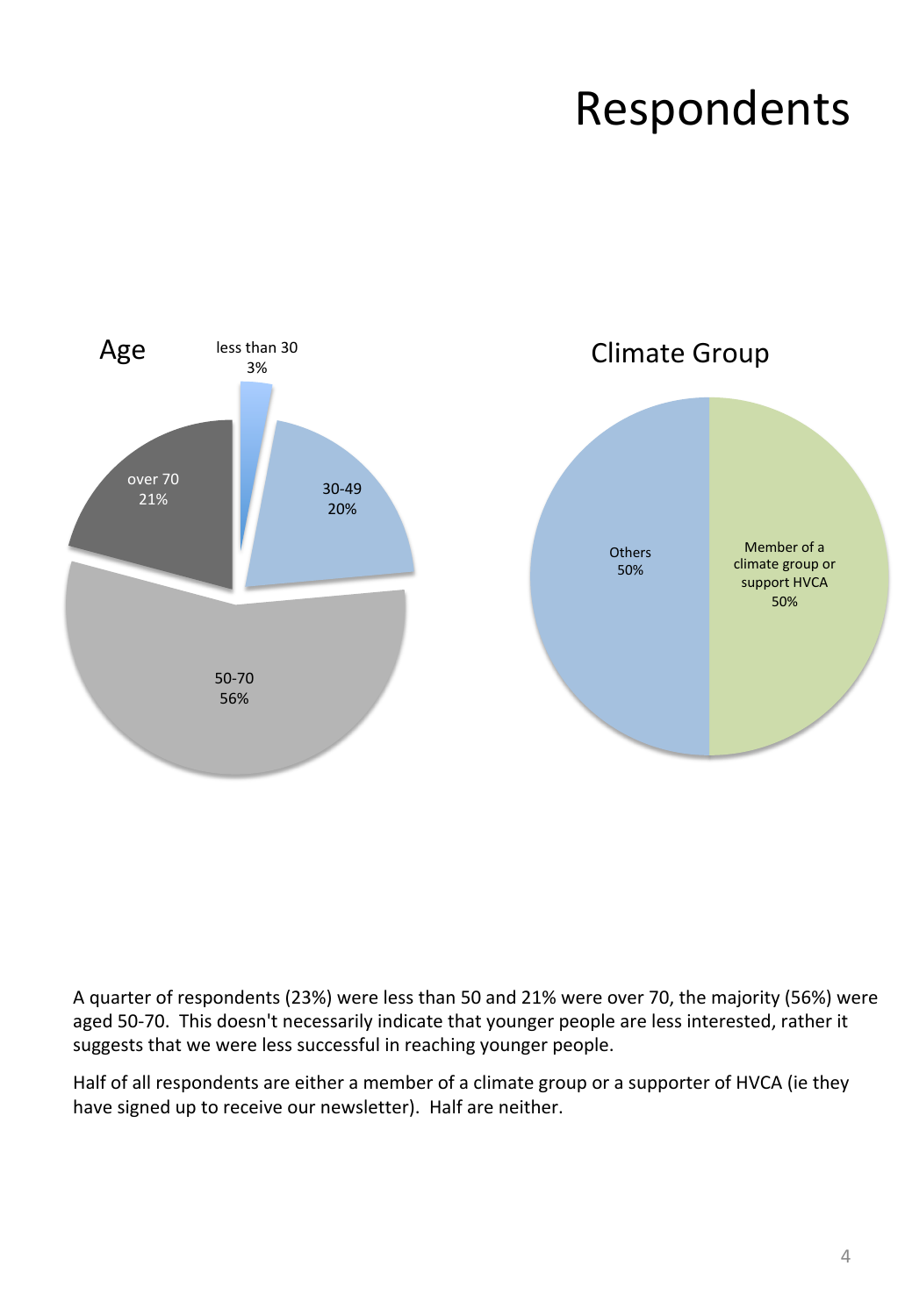## Acceptance of renewables

Are you prepared to consider large scale renewables in Hope Valley?



There is considerable support for large scale renewables.

Over half of all respondents (61%) are prepared to consider large-scale renewables in the Peak Park. 26% might consider them and 13% said they were not prepared to consider them. 

There was little difference in opinion according to where people live or by age of respondent. 

However, there was a clear difference of opinion between those who are either members of a climate group or supporters of HVCA (50% of respondents) and those who are neither. ( Pearson Chi-Square 26; p-value <0.01)

Of those who are neither members a climate group or supporters of HVCA, 52% are prepared to consider renewables and 19% are not.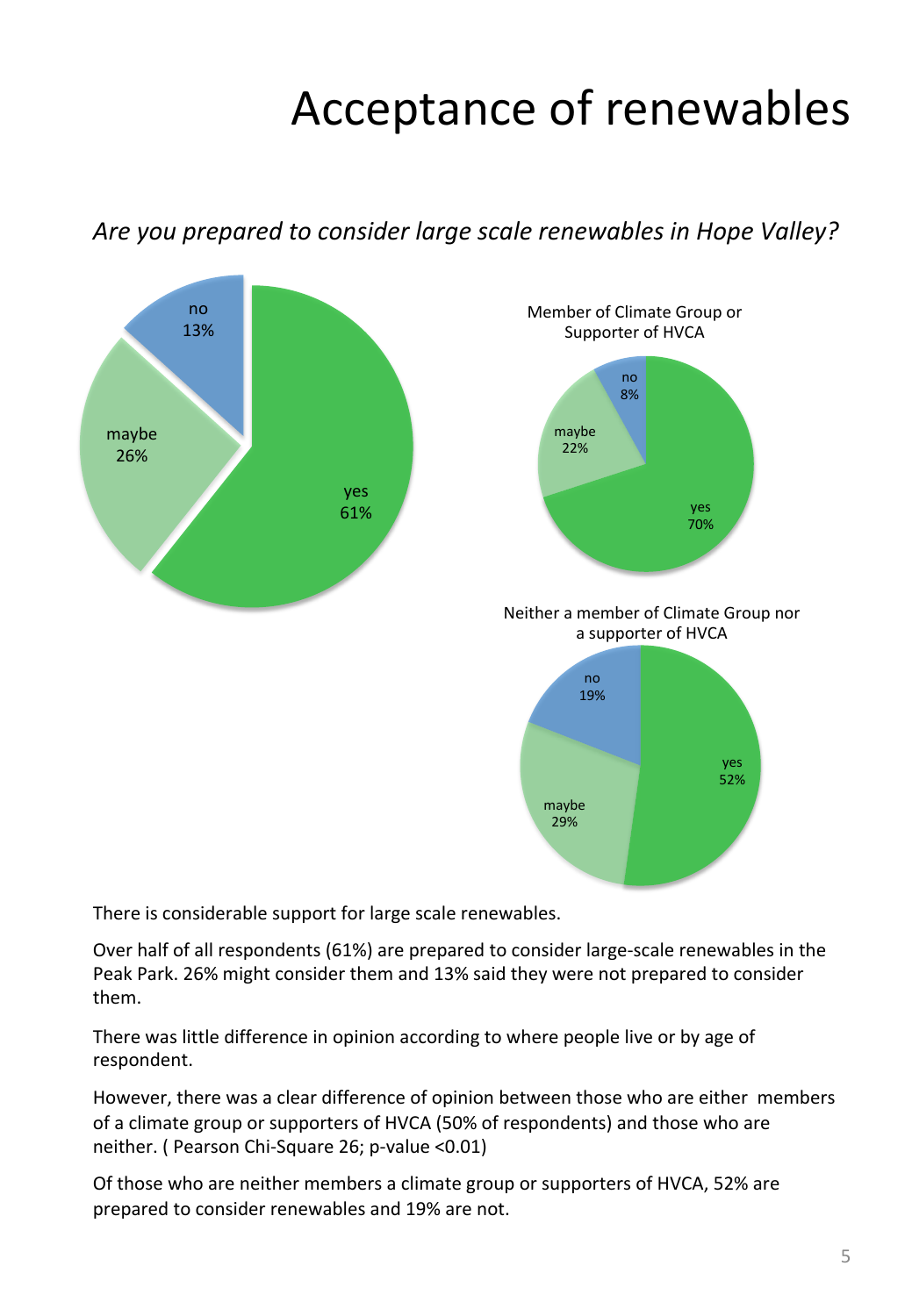### **Roof Solar**

### What do you think of the following options for Hope Valley?



Domestic solar



79% like or like a lot. Only 10% dislike or dislike a lot.

Many more homes in the valley could have solar panels on their roofs. A typical installation would generate about 3400 kWh of electricity annually. This is similar to the current annual consumption of a 2-3 bed home. 

The majority of respondents are in favour of solar generation in Hope Valley. Solar panels on roofs are more popular than solar arrays, whether land-based or floating. Solar on non-domestic roofs of schools, factories, shops, churches and farm buildings was liked by 90% of respondents. There was no difference by age or where people live, and little difference between members of a climate group and those who are not.



Non-domestic solar



The most popular option. 90% like or like a lot. Only 5% dislike or dislike a lot.

Roof mounted solar could be incorporated alongside a primary use such as village halls, churches, retail, schools and car parks. A 50 kW installation would deliver the equivalent electricity needs of up to 15 homes.

|                       | Domestic<br>solar | Non-domestic<br>solar |
|-----------------------|-------------------|-----------------------|
| Climate group members | 78%               | 95%                   |
| Not members           | 82%               | 88%                   |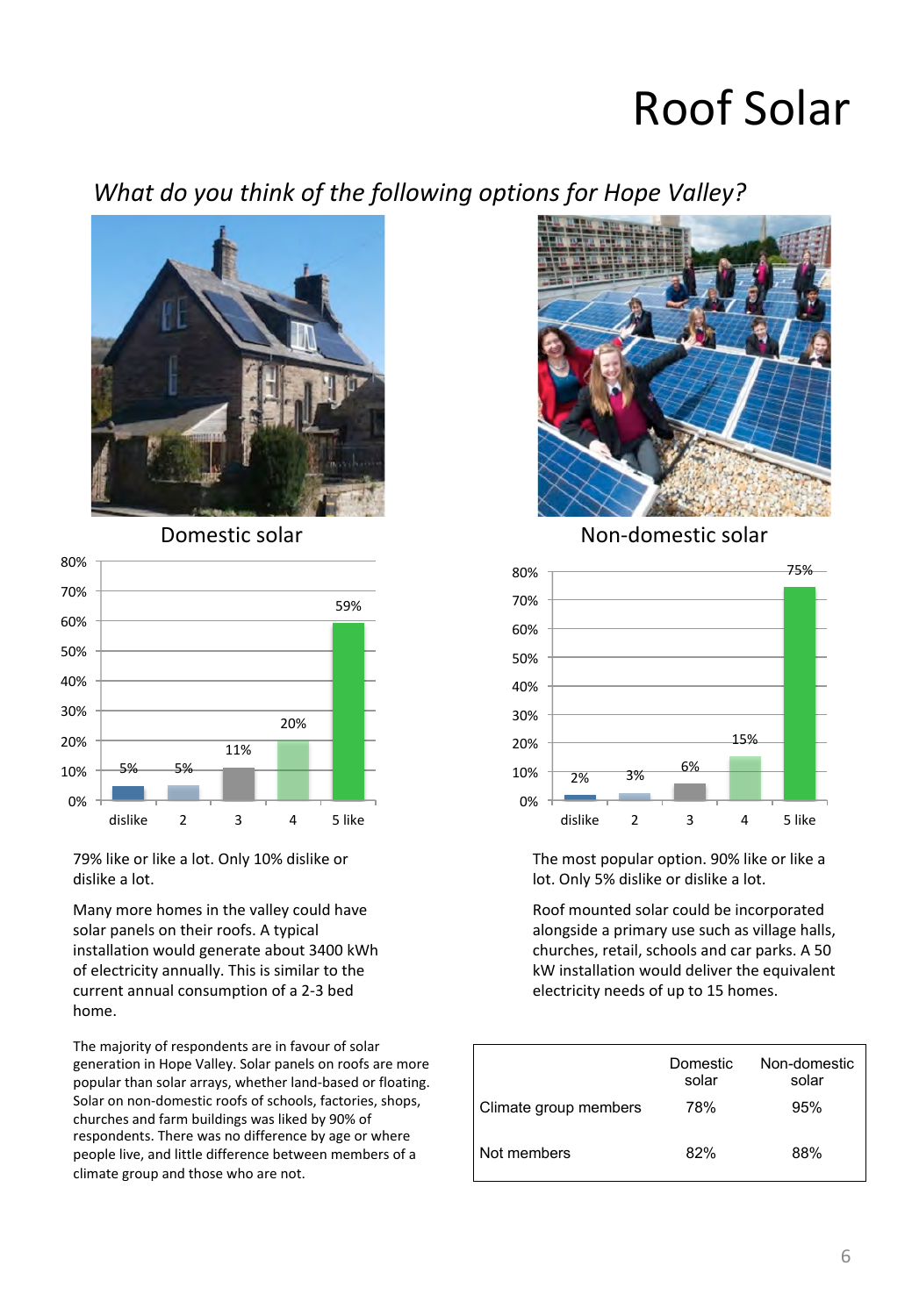### Solar Arrays

### What do you think of the following options for Hope Valley?



Large solar array





Sited on land that has been previously developed or has reduced agricultural value, such as old quarries which can be improved through enhancing biodiversity. Visual impact would be minimised by incorporating wildlife appropriate hedgerows. A 2.5 MW array would deliver the equivalent electricity needs of about 1000 homes.

About two-thirds of all respondents like large scale solar arrays, whether land-based or floating. There was, however, a difference of opinion between respondents who are members of climate groups and those who are not.



Floating solar



Liked by 66%. 18% dislike or dislike a lot.

Upland lakes or reservoirs where the solar array would have the additional benefit over land-based solar of greater efficiency from water cooling and greater environmental value through increased deep water oxygenation and decreased evaporation, A 2.5 MW array would deliver the equivalent electricity needs of about 1000 homes.

| Climate group members | Large solar<br>array<br>78% | Floating<br>solar<br>76% |
|-----------------------|-----------------------------|--------------------------|
| Not members           | 64%                         | 62%                      |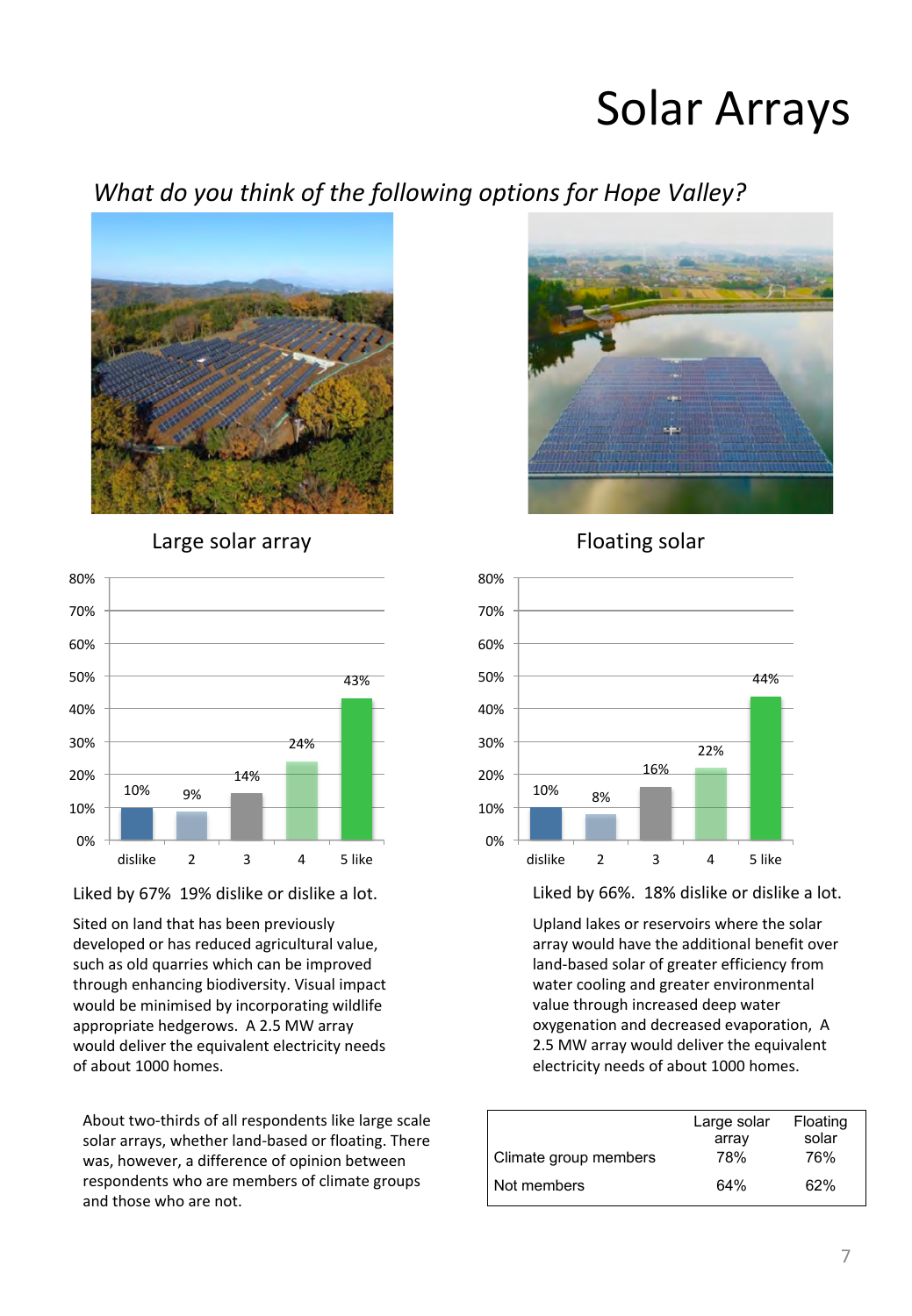## Single Wind Turbines

### What do you think of the following options for Hope Valley?



#### Small wind turbine



Liked by 69% Only 13% dislike or dislike a lot.

Exposed, windy upland areas with frequent strong wind speeds and away from homes and with the least visual impact on surrounding settlements.

A single 20 KW turbine would deliver the equivalent electricity needs of a large farm or about 5 homes

Although small wind turbines are liked as much as solar arrays, larger turbines are less well liked. Nevertheless, they would be an efficient way generating electricity in Hope Valley.



#### Large wind turbine



#### Liked by 59%. Disliked by 23%

Exposed, windy upland areas with regular strong wind speeds and away from homes and with the least visual impact on surrounding settlements. The site would need a cost effective and accessible electricity grid connection. A single 2.5 MW turbine would deliver the equivalent electricity needs of about 2000 homes.

| Climate group members | Small turbine<br>74% | Large turbine<br>70% |
|-----------------------|----------------------|----------------------|
| Not members           | 66%                  | 55%                  |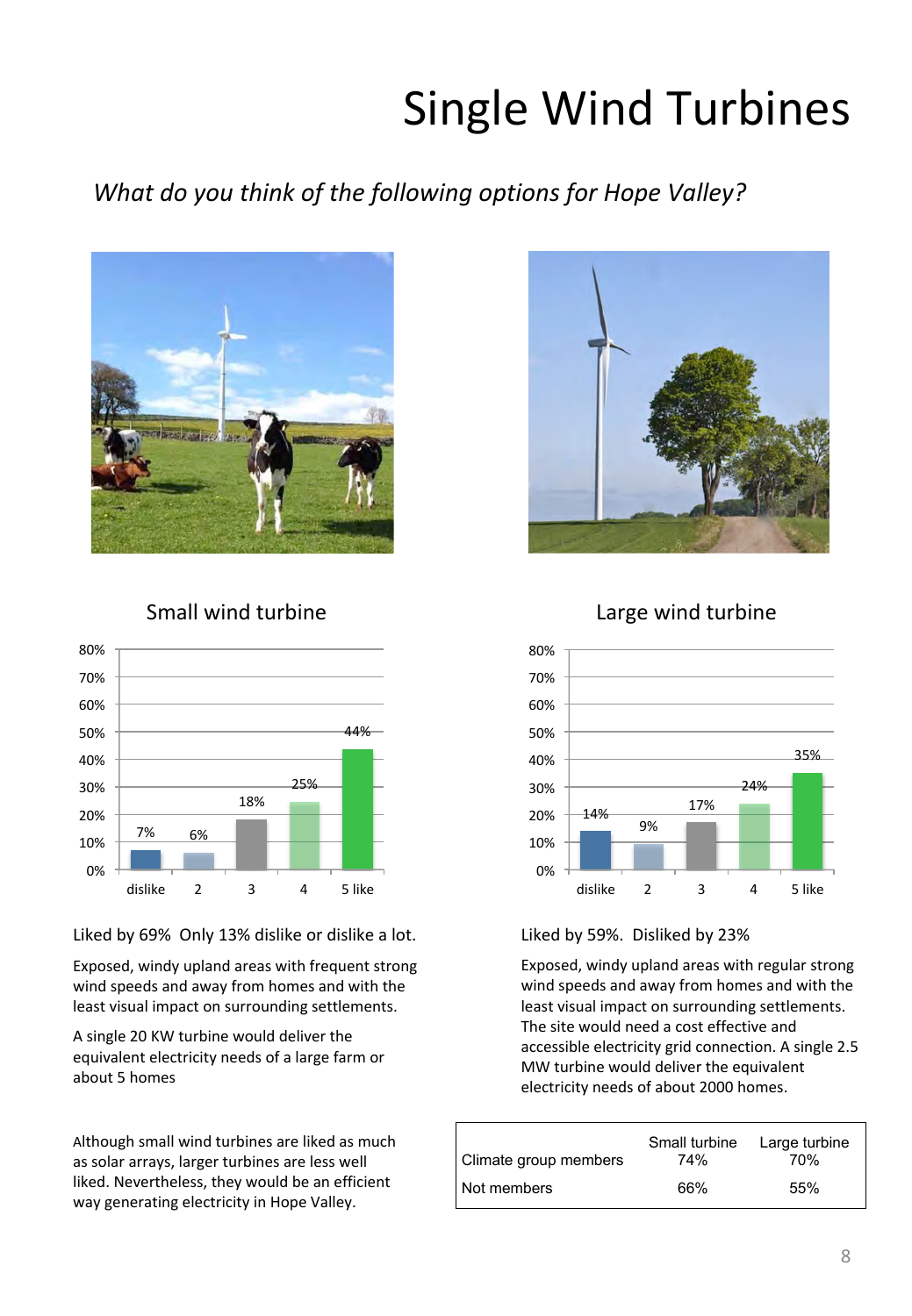## **Multiple Wind Turbines**

### What do you think of the following options for Hope Valley?



Multiple wind turbines are the least liked option offered in the survey. Arguably, they would have the biggest visual impact and their siting would need to be very carefully considered. Many suitable sites in terms of wind speed would need to be excluded on the grounds of environmental sensitivity. Nevertheless, a limited group of 5 large turbines on say Bradwell Moor would provide most of the current domestic electricity demand in the Valley.

#### Multiple large wind turbines



Only liked by 46%. Disliked by 36%.

Exposed, windy upland areas with regular strong wind speeds and away from homes and with the least visual impact on surrounding settlements. The site would need a cost effective and accessible electricity grid connection. Five 2.5 MW turbines would deliver the equivalent electricity needs of about 10,000 homes (ie most homes in Hope Valley).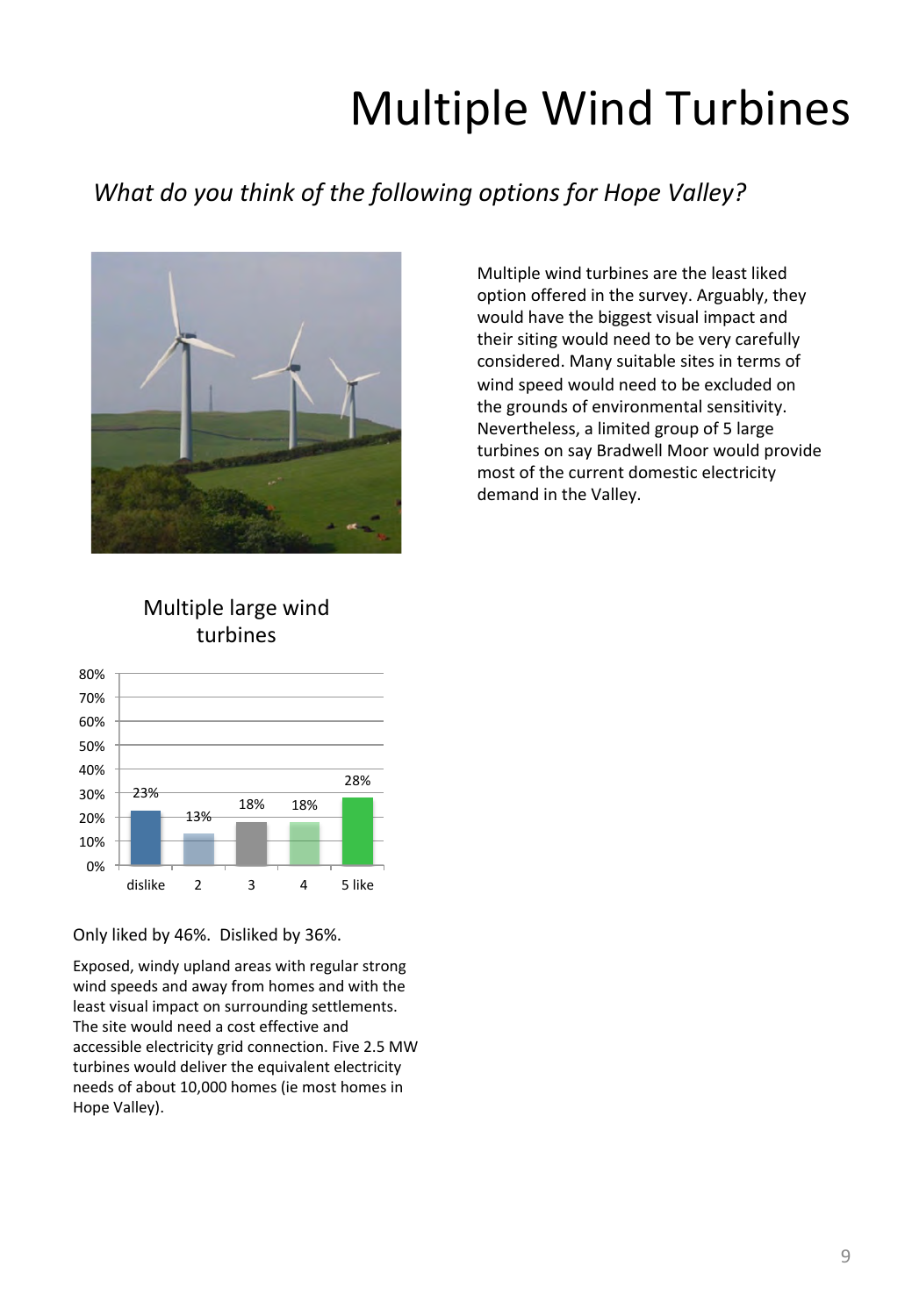## Other options not considered



Hydro options were not included in the survey because of their relatively small potential to meet electricity demand.

Hydro 

Other forms of renewable generation were not included in the survey. Wave power, geothermal and nuclear are not relevant for installation in Hope Valley for obvious reasons. Hydro is relevant but was excluded because the potential capacity is extremely small.

A report commissioned by Friends of the Peak District in 2010 assessed the small-scale hydro potential of the Peak District National Park. Link.

The report CPRE concluded that the total generation potential in the PDNP is 2.9 MW. This may be an under estimate of the total theoretical micro hydro potential but is an overestimate of the realistic potential given licensing/planning/commercial issues. The actual potential the report suggests is 1-1.5 MW with with a capacity factor of 40-50%. This is the equivalent of 1 large wind turbine.

There is an installed capacity at Ladybower of 234kW but this is not available for domestic use.

The report identified Calver Mill weir as the most promising hydro option in Hope Valley, having a potential continuous capacity 125 kW. This is equivalent to a 0.5 MW solar installation and would supply the current energy needs of about 150 homes.

We concluded that hydro could only make a small contribution to local electricity generation.

However, many respondents (26) asked about hydro in their comments and, with hindsight, it would have been sensible to have included hydro as an option.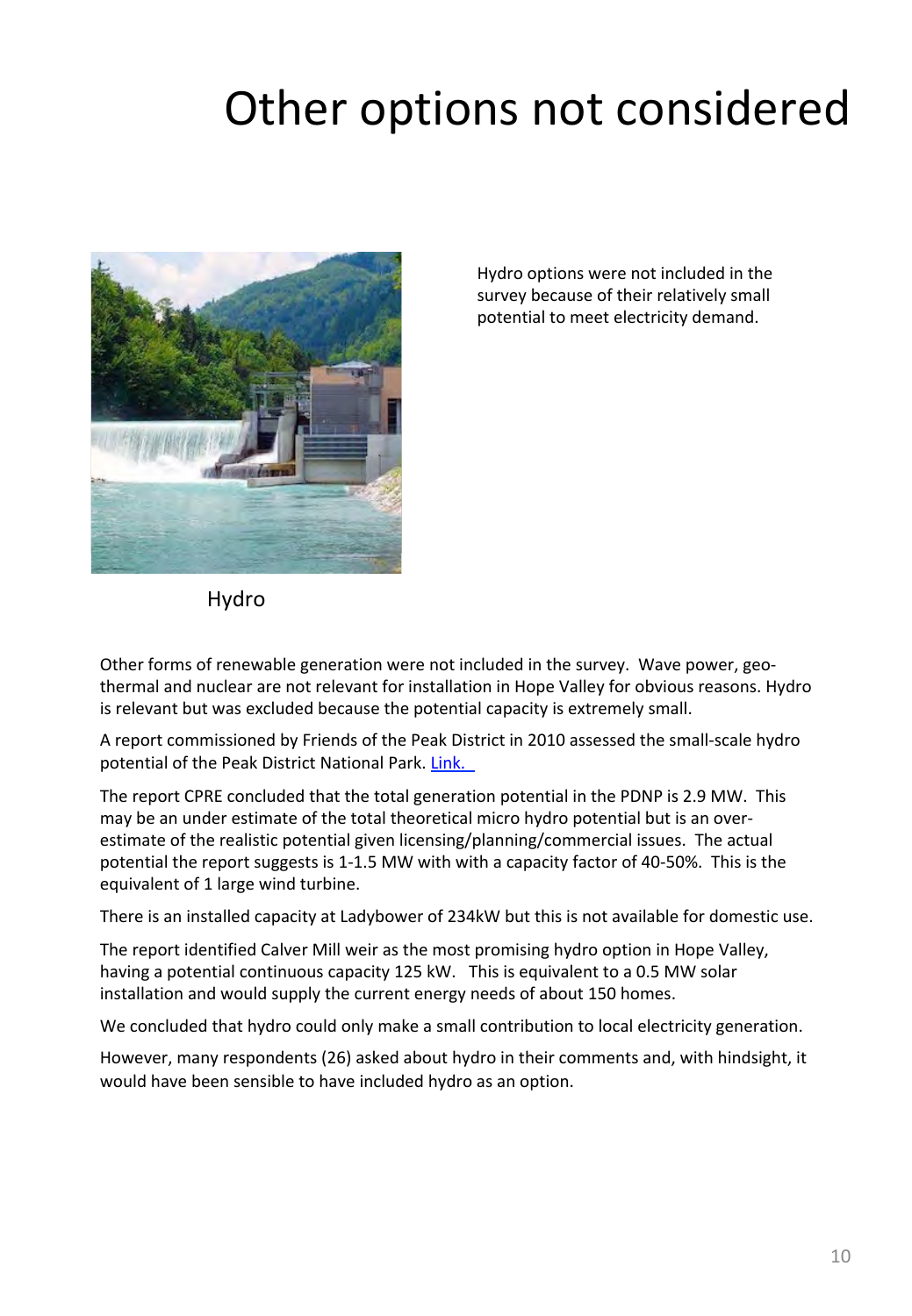### Concerns

### How concerned are you about climate change and about energy bills?



At the time of the survey, in January 2022, respondents were more concerned about climate change than they were about energy bills.

92% of respondents were concerned or highly concerned about climate change, compared with 72% who were concerned or highly concerned about energy bills.

There was no difference in the level of concern about climate change or energy bills according to where people live or age.

There is, however, a difference in the level of concern about climate change according to whether respondents are a member of a climate group or a supporter of HVCA. (Pearson Chi-Square 53; p-value  $=$  <0.01)

96% of members of a climate group or supporters of HVCA are highly concerned or concerned about climate change compared with 88% of people who are members or supporters of neither.

Being a member of a climate group or not had no affect on the level of concern about energy bills.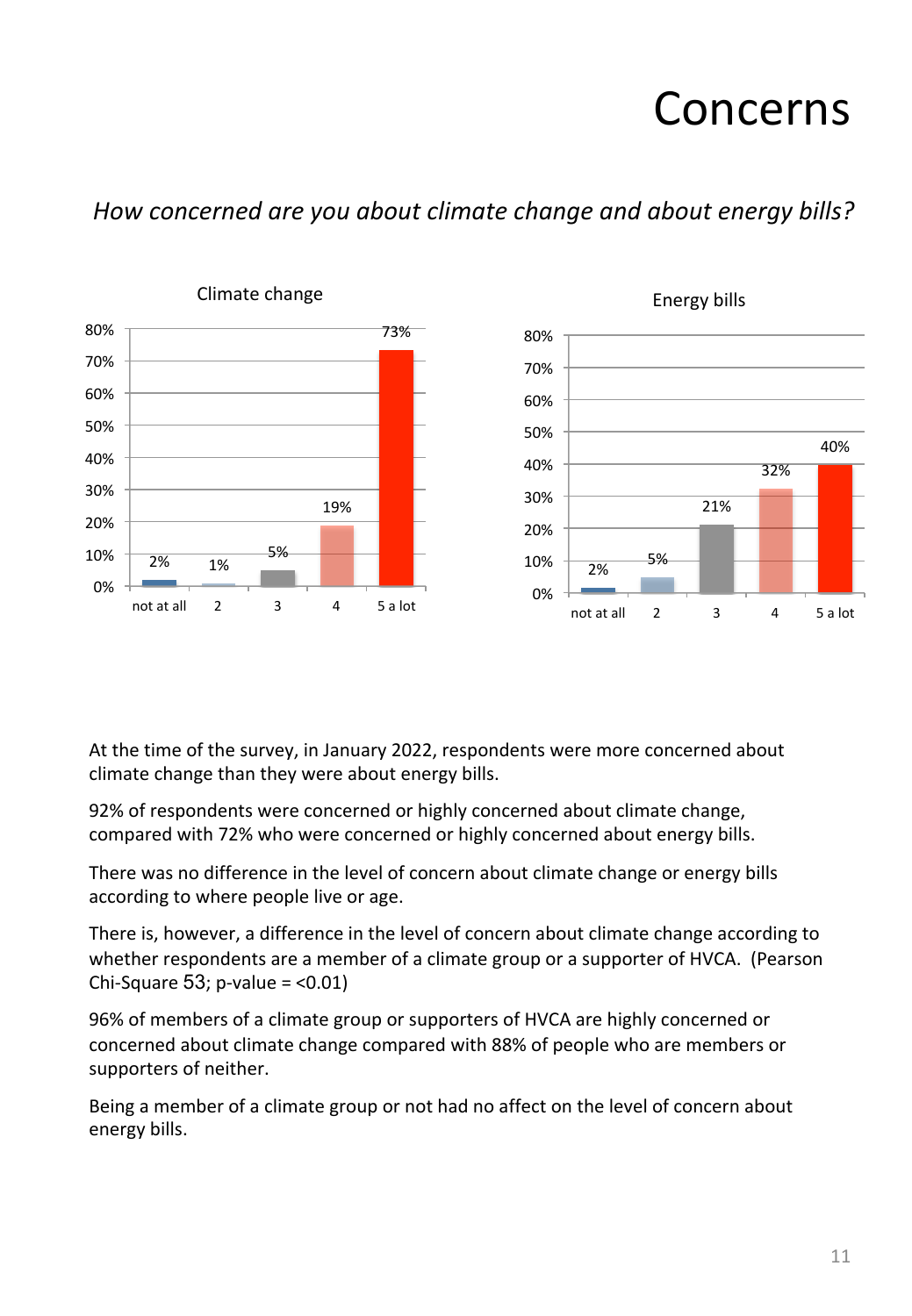### Considerations

How important are the following to you when considering proposals for renewable installations in Hope Valley?



Seen as important or very important by 79%

When considering proposal for renewables, reducing carbon emissions is seen as important or very important by 91% of all respondents. This outweighs considerations about affordability and security of supply, important as both these are.

Seen as important or very important by 78%

Seen as important or very important by 92%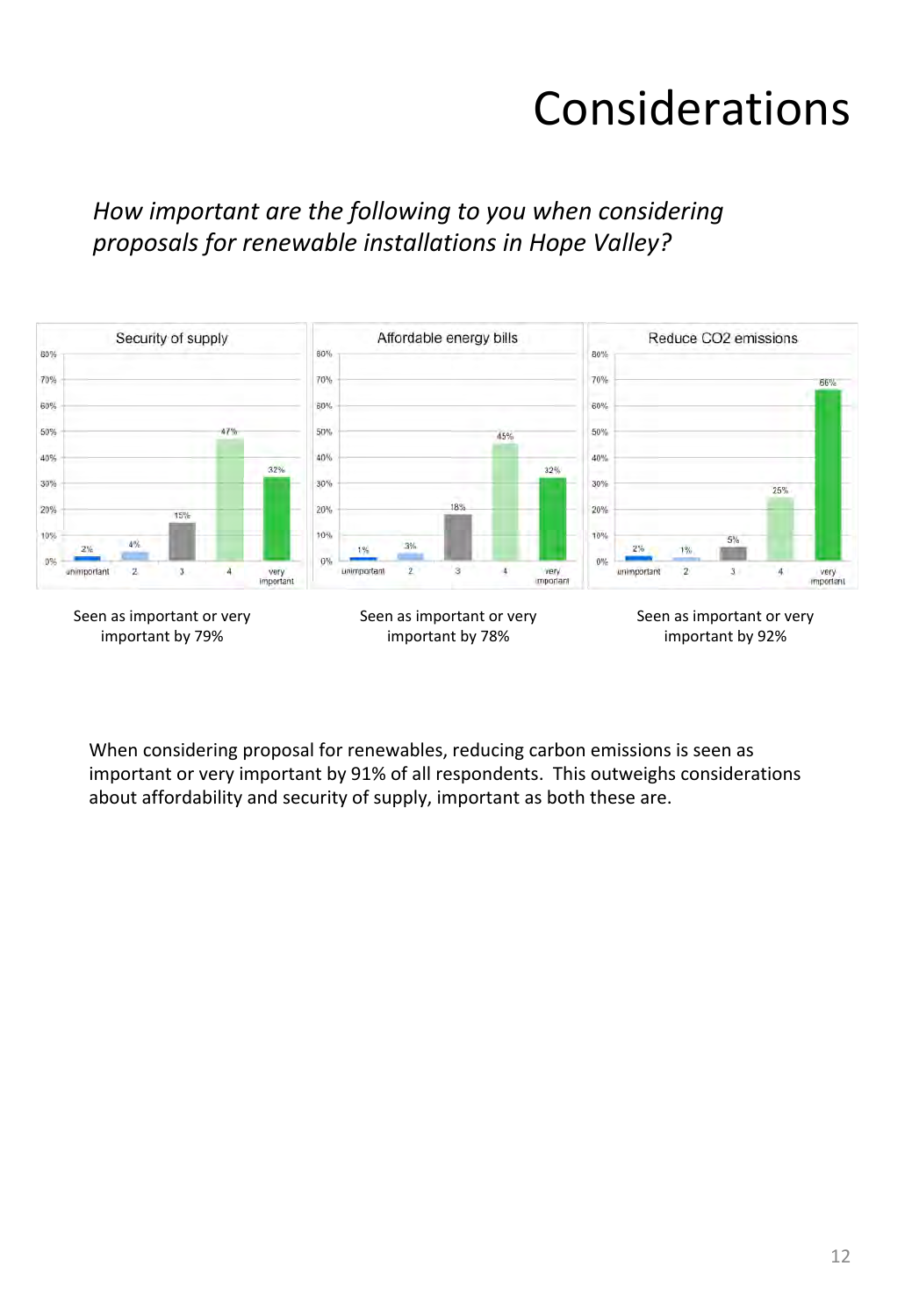# Community benefit

Large scale renewables in Hope Valley could be owned and *managed by a Community Benefit Society with any profits* ploughed back into the community. Would you be in favour of *this??* 



79% of respondents are in favour or strongly in favour of any future large scale renewables being owned and managed by a Community Benefit Society with any surplus being ploughed back into the community. Only 9% are against the idea.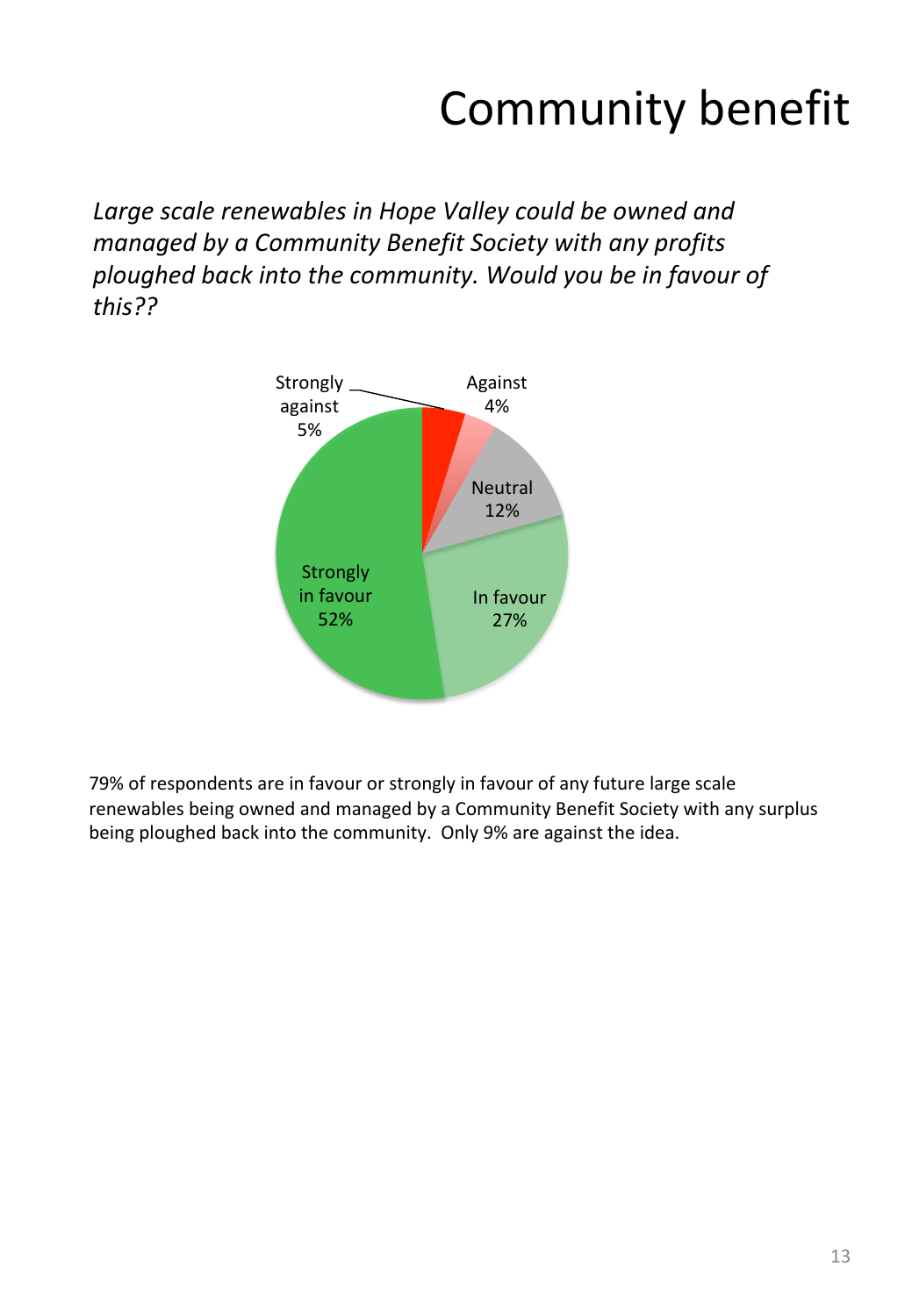# Reducing demand with improved insulation

Are you interested in improving *the insulation in your home or having it better insulated if you rent?* 

*If insulating your home cost £10-20K, how much grant would you want before you seriously considered it?* 



A third of respondents think their homes are already well insulated; a half are interested in improving insulation and a further 11% might be. Only 4% are not interested at all.

Of the 488 people for whom further insulation is relevant, if the total cost were £10-20K, 61% would be interested if a grant covered 50% of the cost and 90% would be interested if a grant covered 75%.

It is clear from the survey results that financial support from the government has the potential to dramatically increase the number of insulated homes in the UK.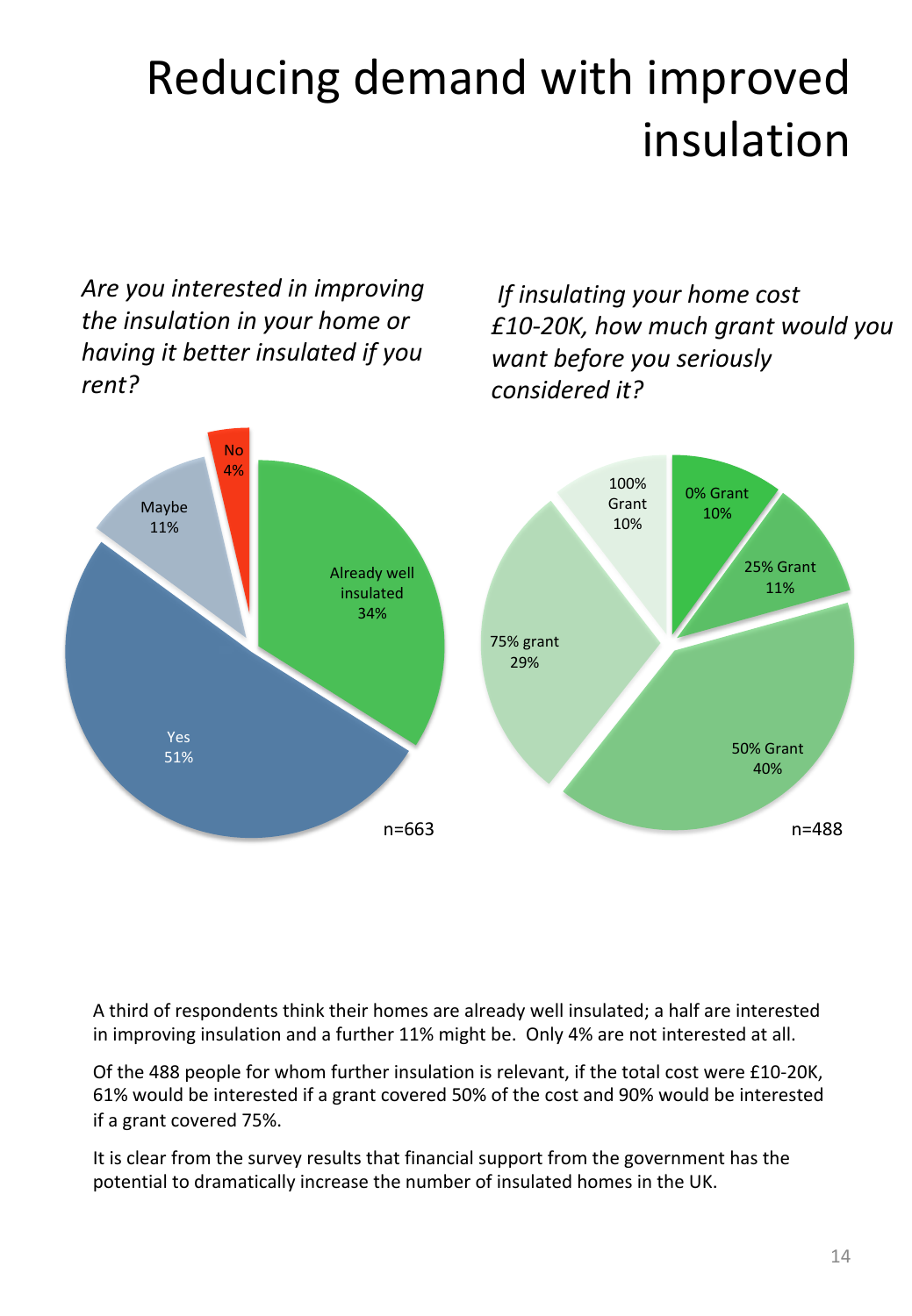## Other measures to reduce emissions



11% of respondents already have an electric car and a further 39% are considering buying one in the next 4-5 years. (18% of new UK car registrations in 2021 were for plug-in EV)

A high proportion of respondents (18%) have already installed solar panels. (3% of all homes in the UK had installed solar panels un 2020).

There is currently fairly low interest in installing solar panels and heat pumps.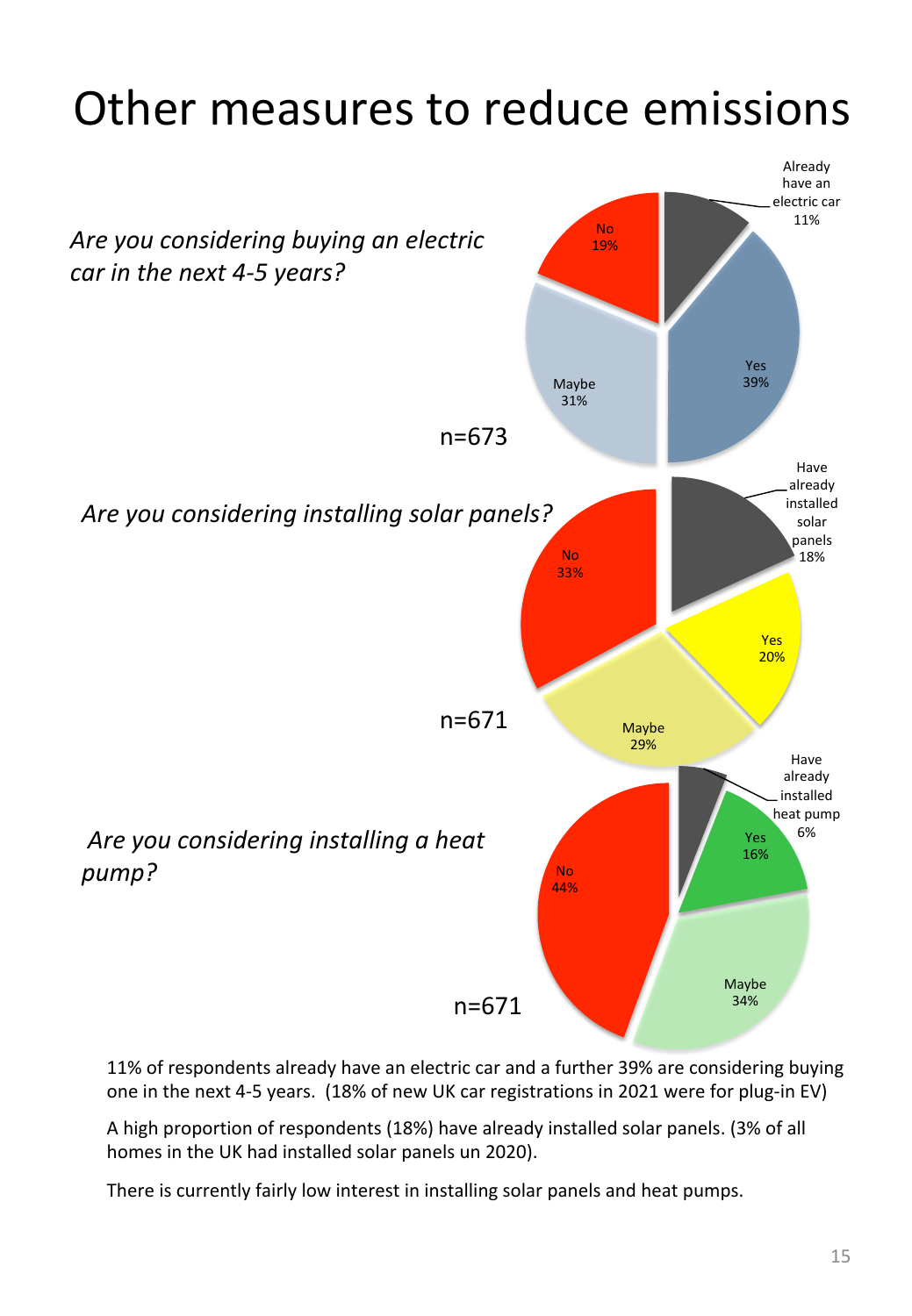### Methodology

The internet based survey ran for 4 weeks from 1-31 January 2022. 675 people responded to the survey. 98% of respondents told us where they lived, 44% gave their name and 43% gave their email, although all these questions were optional.

The survey was extensively piloted by HVCA Energy group members and members of the Renewables Steering Group.

#### **Promotion of the survey**

An email invitation was sent to our 700 supporters at the beginning of January and again just before the deadline. Three invitation notices were posted in 68 Facebook Groups in and around the Valley on the 1, 14 and 28 January. The post on the HVCA Facebook Group was "boosted" twice in the Valley and surrounding conurbations of Manchester, Sheffield, Chesterfield, Buxton and Glossop. Invitations were emailed 279 personal contacts.

#### **Sampling**

The following measures of confidence hold for random samples. The renewables sample was self-selected and may be biased to those more aware of the climate emergency, nevertheless the following gives an indication of representativeness.

*Residents:* Assuming the population of Hope Valley is 9-10,000 a sample of 409 residents gives a margin of error of plus-or-minus 5% with a confidence level of 95%.

*Visitors:* Assuming there are about 3-4 million visitors to Hope Valley each year, our sample size of 267 gives a margin of error of plus-or-minus 6-7% with a confidence level of 95% 

Stephen Platt Leveret Croft Hathersage S32 1BR steve@carltd.com 21 February 2022